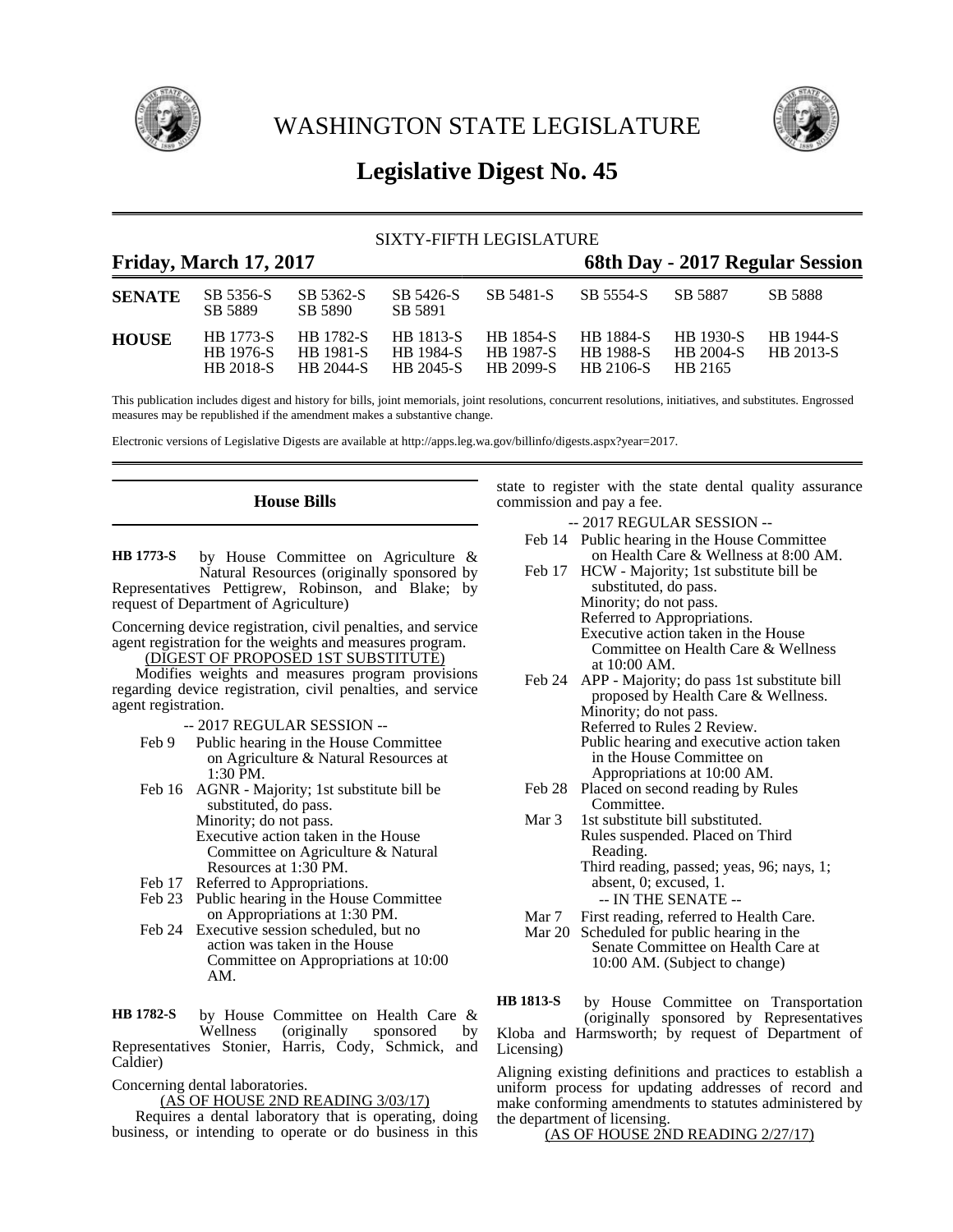Establishes a uniform process for updating addresses of record and makes conforming amendments to statutes administered by the department of licensing by aligning existing definitions and practices.

- -- 2017 REGULAR SESSION --
- Feb 13 Public hearing in the House Committee on Transportation at 3:30 PM.
- Feb 15 TR Majority; 1st substitute bill be substituted, do pass. Executive action taken in the House Committee on Transportation at 3:30 PM.
- Feb 17 Referred to Rules 2 Review.
- Feb 24 Rules Committee relieved of further consideration. Placed on second reading suspension calendar.
- Feb 27 Committee recommendations adopted and the 1st substitute bill substituted. Placed on third reading. Third reading, passed; yeas, 96; nays, 0; absent, 0; excused, 2.
	- -- IN THE SENATE --
- Mar 1 First reading, referred to Transportation.
- Mar 13 Public hearing in the Senate Committee
- on Transportation at 3:30 PM. Mar 14 TRAN - Majority; do pass.
- Executive action taken in the Senate Committee on Transportation at 3:30 PM.
- Mar 16 Passed to Rules Committee for second reading.
- by House Committee on Health Care & Wellness (originally sponsored by Representatives Cody, Schmick, and Tharinger) **HB 1854-S**

Concerning the transition of medicaid enrollees to skilled nursing facility care.

(DIGEST OF PROPOSED 1ST SUBSTITUTE)

Requires the state health care authority and the department of social and health services to convene a work group consisting of representatives of skilled nursing facilities, hospitals, and managed health care systems to identify barriers that may prevent skilled nursing facilities from accepting and admitting enrollees from acute care hospitals in a timely and appropriate manner.

Expires June 30, 2018.

## -- 2017 REGULAR SESSION --

- Feb 15 Public hearing in the House Committee on Health Care & Wellness at 1:30 PM.
- Feb 17 HCW Majority; 1st substitute bill be substituted, do pass. Referred to Rules 2 Review. Executive action taken in the House Committee on Health Care & Wellness at 10:00 AM.
- by House Committee on Community Development, Housing & Tribal Affairs **HB 1884-S**

(originally sponsored by Representatives Ryu, Barkis, Goodman, Stokesbary, and Pollet)

Concerning relocation assistance for mobile home park tenants.

## (DIGEST OF PROPOSED 1ST SUBSTITUTE)

Prohibits mobile home relocation assistance for tenants of closed or converted mobile home parks from being reduced by any amount for payments made by a mobile home park owner to a tenant.

- -- 2017 REGULAR SESSION --
- Feb 14 Public hearing in the House Committee on Community Development and Housing & Tribal Affairs at 10:00 AM.
- Feb 16 CDHT Majority; 1st substitute bill be substituted, do pass. Executive action taken in the House Committee on Community Development and Housing & Tribal Affairs at 1:30 PM.
- Feb 17 Referred to Appropriations.
- Feb 23 Public hearing in the House Committee on Appropriations at 1:30 PM.
- Feb 24 APP Majority; do pass 1st substitute bill proposed by Community Development, Housing & Tribal Affairs. Minority; do not pass. Referred to Rules 2 Review.
	- Executive action taken in the House
	- Committee on Appropriations at 10:00 AM.
- by House Committee on Judiciary (originally sponsored by Representatives Frame, Rodne, and Jinkins) **HB 1930-S**
- Concerning child custody.

 $(A\overline{S}$  OF HOUSE 2ND READING 3/07/17)<br>difies child custody provisions regarding Modifies child custody provisions regarding nonparental actions for child custody and temporary custody orders and temporary parenting plans.

- -- 2017 REGULAR SESSION -- Feb 9 Public hearing in the House Committee on Judiciary at 1:30 PM. Feb 16 JUDI - Majority; 1st substitute bill be substituted, do pass. Minority; do not pass. Executive action taken in the House Committee on Judiciary at 1:00 PM. Feb 17 Referred to Rules 2 Review.
- Mar 6 Rules Committee relieved of further consideration. Placed on second reading.
- Mar 7 1st substitute bill substituted. Rules suspended. Placed on Third Reading. Third reading, passed; yeas, 50; nays, 47; absent, 0; excused, 1.

-- IN THE SENATE --

Mar 9 First reading, referred to Law & Justice.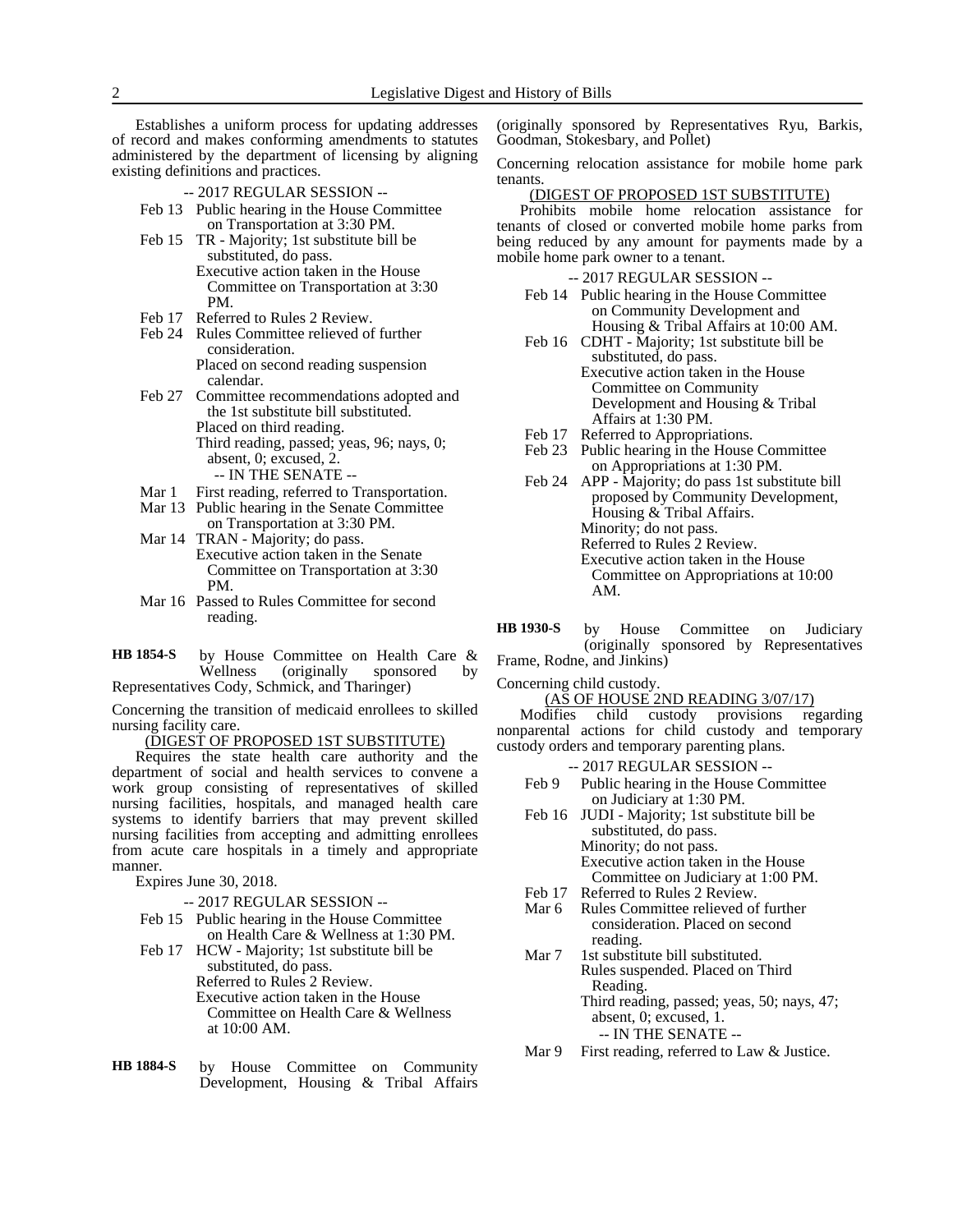by House Committee on Agriculture & Natural Resources (originally sponsored by Representatives Condotta and Hayes) **HB 1944-S**

Exempting certain law enforcement officers from the hunter education training program.

(AS OF HOUSE 2ND READING 3/06/17)

Exempts the following from the firearms skills portion of the hunter education instruction course: (1) Members of the United States military;

(2) Current or retired general authority Washington peace officers;

(3) Current or retired limited authority Washington peace officers;

(4) Current or retired specially commissioned Washington peace officers; and

(5) Current or retired Washington peace officers.

-- 2017 REGULAR SESSION --

Feb 14 Public hearing in the House Committee on Agriculture & Natural Resources at 10:00 AM.

- Feb 16 AGNR Majority; 1st substitute bill be substituted, do pass. Minority; do not pass. Executive action taken in the House Committee on Agriculture & Natural Resources at 1:30 PM.
- Feb 17 Referred to Rules 2 Review.
- Feb 24 Rules Committee relieved of further consideration. Placed on second reading.

Mar 6 1st substitute bill substituted. Rules suspended. Placed on Third Reading. Third reading, passed; yeas, 98; nays, 0;

absent, 0; excused, 0. -- IN THE SENATE --

- Mar 8 First reading, referred to Natural Resources & Parks.
- Mar 14 Public hearing in the Senate Committee on Natural Resources & Parks at 1:30 PM.

by House Committee on Public Safety (originally sponsored by Representatives Pellicciotti, Hayes, Riccelli, Irwin, Ortiz-Self, Holy, and Ormsby) **HB 1976-S**

Creating a pilot program for the supervision of offenders who commit motor vehicle-related and property offenses.

(DIGEST OF PROPOSED 1ST SUBSTITUTE)

Creates a pilot program for the supervision of offenders convicted of felonies relating to the theft or taking of a motor vehicle.

Authorizes Spokane county superior court or Federal Way municipal court to sentence an offender to community custody for up to one year when the court sentences the offender for theft of a motor vehicle, possession of a stolen vehicle, taking a motor vehicle without permission in the first or second degree, or an offense under chapter 9A.56 RCW (theft and robbery) with a prior conviction for one of the preceding motor vehicle crimes.

Places responsibility with the department of corrections for the supervision of a defendant when a municipal court participating in the pilot program places a defendant convicted of a misdemeanor or gross misdemeanor on community custody.

-- 2017 REGULAR SESSION --

- Feb 13 Public hearing in the House Committee on Public Safety at 1:30 PM.
- Feb 16 PS Majority; 1st substitute bill be substituted, do pass. Executive action taken in the House Committee on Public Safety at 8:00
- AM. Feb 17 Referred to Appropriations.
- Feb 23 Public hearing in the House Committee on Appropriations at 1:30 PM.
- Feb 24 Executive session scheduled, but no action was taken in the House Committee on Appropriations at 10:00 AM.

by House Committee on State Govt, Elections & IT (originally sponsored by Representatives Farrell, Ormsby, Slatter, Pollet, and Jinkins) **HB 1981-S**

Estimating the effective tax rate of proposed ballot measures and legislation.

(DIGEST OF PROPOSED 1ST SUBSTITUTE)

Requires the office of financial management to prepare a revenue equity statement for certain state ballot measures.

Requires the director of the department of financial management, in consultation with the legislature, the department of revenue, and other appropriate state or local agencies, to establish a procedure for the provision of a tax rate equity statement for legislative bills.

Requires information on the revenue equity statement to be included in the voters' pamphlet for statewide issues on the ballot.

Changes the day from "the tenth day of August" to "the last business day of July" for filing fiscal impact statements with the secretary of state.

-- 2017 REGULAR SESSION --

- Feb 15 Public hearing in the House Committee on State Government and Elections & Information Technology at 1:30 PM.
- Feb 17 SEIT Majority; 1st substitute bill be substituted, do pass.

Minority; do not pass.

Minority; without recommendation.

Referred to Appropriations. Executive action taken in the House Committee on State Government and Elections & Information Technology at 10:00 AM.

- Feb 23 Public hearing in the House Committee on Appropriations at 1:30 PM.
- Feb 24 Executive session scheduled, but no action was taken in the House Committee on Appropriations at 10:00 AM.
- by House Committee on State Govt, Elections & IT (originally sponsored by **HB 1984-S**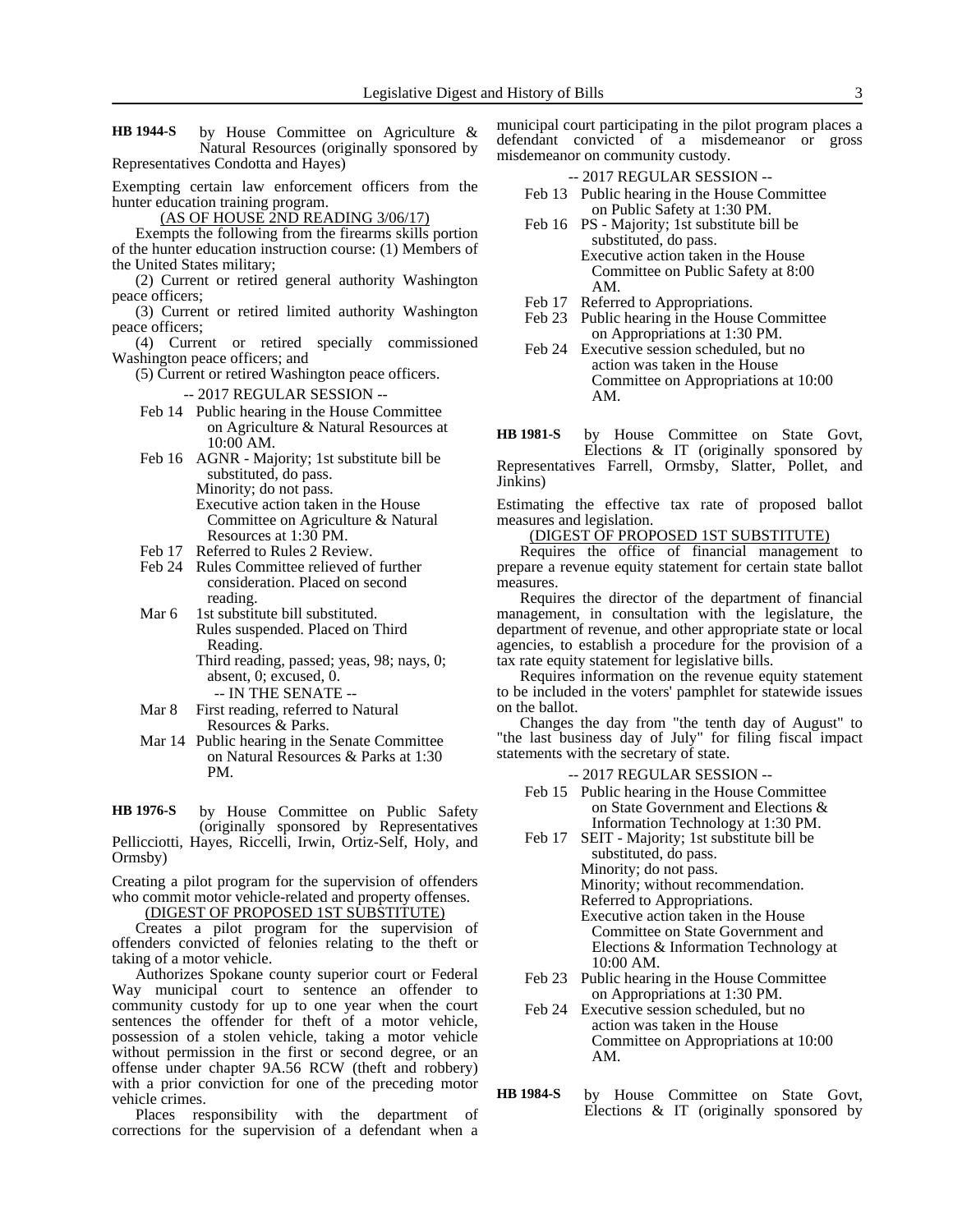Representatives Hudgins and Volz; by request of Lieutenant Governor)

Concerning the association of Washington generals.

(DIGEST OF PROPOSED 1ST SUBSTITUTE) Includes the following as one of the purposes of the association of Washington generals: To expand educational and/or employment opportunities for youth,

veterans, uniformed service members, military families, and people with disabilities in the state.

Changes the composition of the board of directors of the association of Washington generals.

-- 2017 REGULAR SESSION --

- Feb 15 Public hearing in the House Committee on State Government and Elections & Information Technology at 1:30 PM.
- Feb 17 SEIT Majority; 1st substitute bill be substituted, do pass. Referred to Rules 2 Review. Executive action taken in the House Committee on State Government and Elections & Information Technology at 10:00 AM.
- Feb 27 Rules Committee relieved of further consideration. Placed on second reading.
- Mar 13 Referred to Rules 2 Consideration.

by House Committee on Community Development, Housing & Tribal Affairs (originally sponsored by Representatives McBride, Macri, Robinson, Stanford, Slatter, Senn, Santos, Chapman, Ortiz-Self, and Jinkins) **HB 1987-S**

Concerning allowing affordable housing development on religious organization property.

(DIGEST OF PROPOSED 1ST SUBSTITUTE)

Authorizes an affordable housing development created by a religious organization to be constructed to two times the density as other structures based on its location in certain cities, code cities, counties, and urban growth areas.

Prohibits certain cities, code cities, counties, and local governments from restricting the density more than what is permitted above for any affordable housing development of any single-family or multifamily residence located on real property owned or controlled by a religious organization if certain conditions are met.

### -- 2017 REGULAR SESSION --

- Feb 14 Public hearing in the House Committee on Community Development and
- Housing & Tribal Affairs at 10:00 AM. Feb 16 CDHT - Majority; 1st substitute bill be substituted, do pass.
	- Minority; do not pass. Executive action taken in the House Committee on Community Development and Housing & Tribal Affairs at 1:30 PM.
- Feb 17 Referred to Rules 2 Review.
- Mar 3 Rules Committee relieved of further consideration. Placed on second reading.
- Mar 13 Referred to Rules 2 Consideration.

by House Committee on Judiciary (originally sponsored by Representatives Ortiz-Self, Santos, McBride, and Frame) **HB 1988-S**

Implementing a vulnerable youth guardianship program. (AS OF HOUSE 2ND READING 3/01/17)

Authorizes a vulnerable youth to petition the court to have a vulnerable youth guardianship established for him or her by filing a petition in juvenile court.

Gives jurisdiction to the juvenile division of superior courts to appoint a guardian for a consenting vulnerable youth who has been abandoned, neglected, or abused by one or both parents, or for whom the court determines that a guardian is otherwise necessary as one or both parents cannot adequately provide for the youth such that the youth risks physical or psychological harm if returned to the youth's home.

Requires the Washington state task force against the trafficking of persons to: (1) Evaluate whether vulnerable youth guardianships have the unintended impact of placing youth at greater risk of being trafficked; and

(2) Compile a list of service providers and available resources for survivors of human trafficking that a court issuing a vulnerable youth guardianship order can provide to a vulnerable youth applying for a guardian.

-- 2017 REGULAR SESSION --

- Feb 14 Public hearing in the House Committee on Judiciary at 10:00 AM.
- Feb 16 JUDI Majority; 1st substitute bill be substituted, do pass. Minority; do not pass. Executive action taken in the House Committee on Judiciary at 1:00 PM.
- Feb 17 Referred to Rules 2 Review.
- Feb 24 Rules Committee relieved of further consideration. Placed on second reading.
- Mar 1 1st substitute bill substituted. Rules suspended. Placed on Third Reading. Third reading, passed; yeas, 92; nays, 6; absent, 0; excused, 0. -- IN THE SENATE --
- Mar 3 First reading, referred to Human Services, Mental Health & Housing.
- Mar 14 HSMH Majority; do pass with amendment(s). Minority; without recommendation. Executive action taken in the Senate Committee on Human Services and Mental Health & Housing at 1:30 PM.
- Mar 16 On motion, referred to Ways & Means.
- by House Committee on Community Development, Housing & Tribal Affairs (originally sponsored by Representative Klippert) **HB 2004-S**

Concerning the retirement age for state guard members. (DIGEST OF PROPOSED 1ST SUBSTITUTE)

Allows the renewal of an extension of service age, for a state guard member, beyond age sixty-four, subject to the discretion of the adjutant general.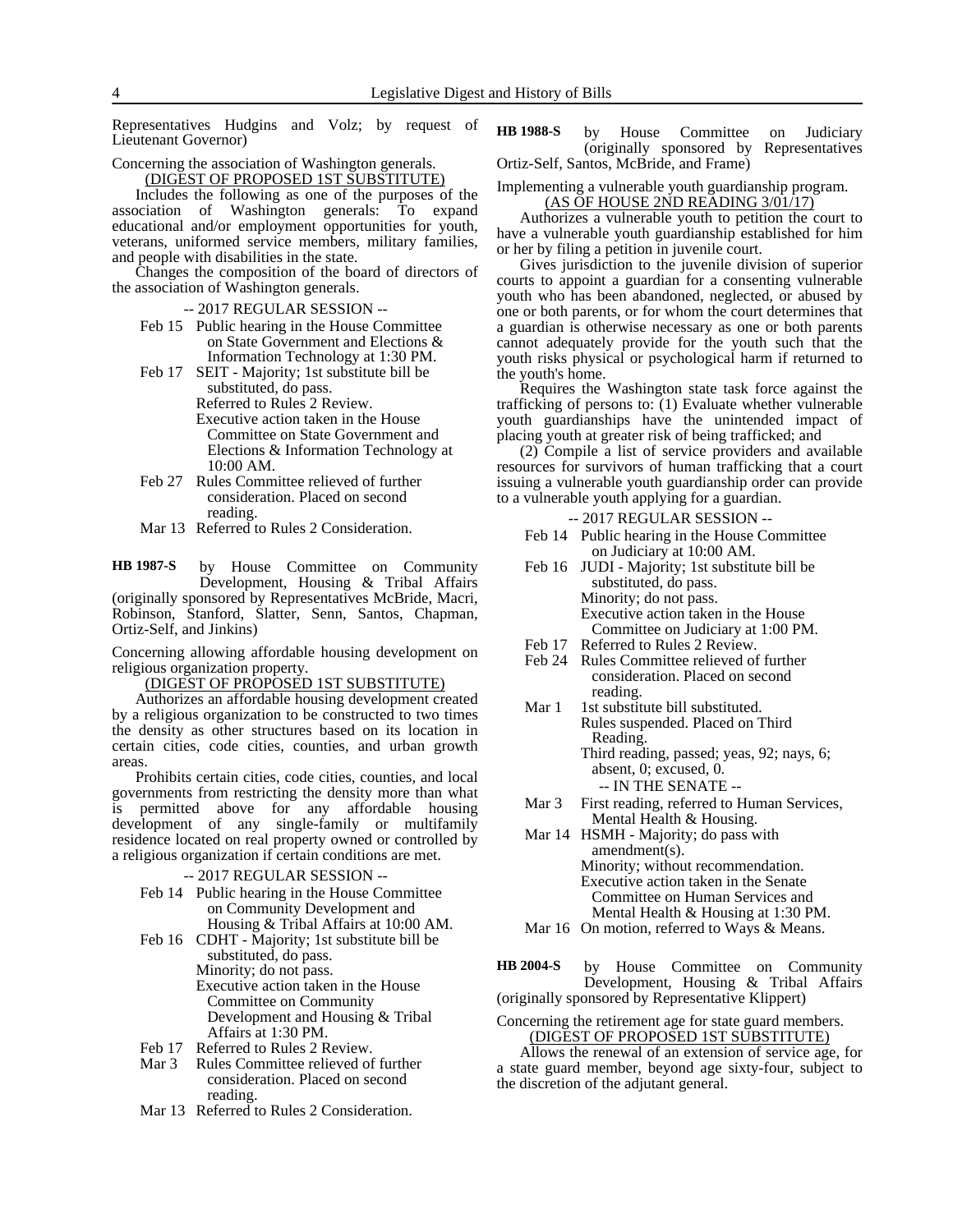- -- 2017 REGULAR SESSION --
- Feb 15 Public hearing in the House Committee on Community Development and Housing & Tribal Affairs at 8:00 AM.
- Feb 16 CDHT Majority; 1st substitute bill be substituted, do pass. Executive action taken in the House Committee on Community Development and Housing & Tribal Affairs at 1:30 PM.
- Feb 17 Referred to Rules 2 Review.

by House Committee on Early Learning & Human Services (originally sponsored by Representatives Dent, McDonald, Senn, Klippert, Kagi, Griffey, Jinkins, and Johnson) **HB 2013-S**

Providing for the use of administrative law judges as mediators to address adverse child care licensing decisions.

(DIGEST OF PROPOSED 1ST SUBSTITUTE)

Requires the department of early learning to include the following in a written notice for the denial of an application or the revocation, suspension, or modification of a license: A description of the appeal process and the option to engage in mediation.

Authorizes a licensee or applicant who receives a denial, modification, suspension, or revocation of a license to request a prehearing conference for the purpose of mediating the case as part of the adjudicative proceeding.

Requires the mediation to be conducted by an administrative law judge who has received training in dispute resolution techniques or has a demonstrated history in resolving disputes.

-- 2017 REGULAR SESSION --

- Feb 15 Public hearing in the House Committee on Early Learning & Human Services at 1:30 PM.
- Feb 17 ELHS Majority; 1st substitute bill be substituted, do pass. Minority; do not pass. Referred to Appropriations. Executive action taken in the House Committee on Early Learning & Human Services at 10:00 AM.
- Feb 23 Public hearing in the House Committee on Appropriations at 1:30 PM.
- Feb 24 Executive session scheduled, but no action was taken in the House Committee on Appropriations at 10:00 AM.

by House Committee on Agriculture & Natural Resources (originally sponsored by Representative Blake; by request of Department of Agriculture) **HB 2018-S**

Concerning livestock inspection.

(DIGEST OF PROPOSED 1ST SUBSTITUTE)

Requires a licensee, when a livestock inspection is required, to collect from the consignor and pay to the department of agriculture a per head inspection fee for each animal inspected or a time and mileage fee, whichever is greater.

Increases fees for the following: (1) Inspection of cattle at a processing plant where the United States department of agriculture maintains a meat inspection program;

(2) Issuance of an inspection certificate by the director; and

(3) The time and mileage fee.

Requires the department of agriculture to submit a report to the appropriate committees of the legislature having oversight over agriculture and to the livestock identification advisory board.

-- 2017 REGULAR SESSION --

- Feb 14 Public hearing in the House Committee on Agriculture & Natural Resources at 10:00 AM.
- Feb 16 AGNR Majority; 1st substitute bill be substituted, do pass. Minority; do not pass. Executive action taken in the House
	- Committee on Agriculture & Natural Resources at 1:30 PM.
- Feb 17 Referred to Rules 2 Review.
- Feb 24 Rules Committee relieved of further consideration. Placed on second reading.

Mar 13 Referred to Rules 2 Consideration.

by House Committee on Community Development, Housing & Tribal Affairs (originally sponsored by Representatives McBride, Peterson, Robinson, Orwall, Chapman, Kloba, Santos, and **HB 2044-S**

Pollet)

Concerning the hosting of the homeless by religious organizations.

(DIGEST OF PROPOSED 1ST SUBSTITUTE)

Places restrictions and requirements on certain local governments, and religious organizations who host the homeless on property owned or controlled by the organization.

- -- 2017 REGULAR SESSION --
- Feb 15 Public hearing in the House Committee on Community Development and Housing & Tribal Affairs at 8:00 AM.
- Feb 16 CDHT Majority; 1st substitute bill be substituted, do pass. Minority; do not pass. Minority; without recommendation. Executive action taken in the House Committee on Community Development and Housing & Tribal Affairs at 1:30 PM.
- Feb 17 Referred to Rules 2 Review.

by House Committee on Community Development, Housing & Tribal Affairs (originally sponsored by Representatives Sawyer, Ryu, Robinson, Stokesbary, and Ormsby) **HB 2045-S**

Concerning transfer of jurisdiction from a tribe in dependency cases involving Indian children.

(DIGEST OF PROPOSED 1ST SUBSTITUTE)

Requires the state court, if a tribal court orders transfer of jurisdiction from the tribe in dependency cases involving Indian children, to hold a hearing to determine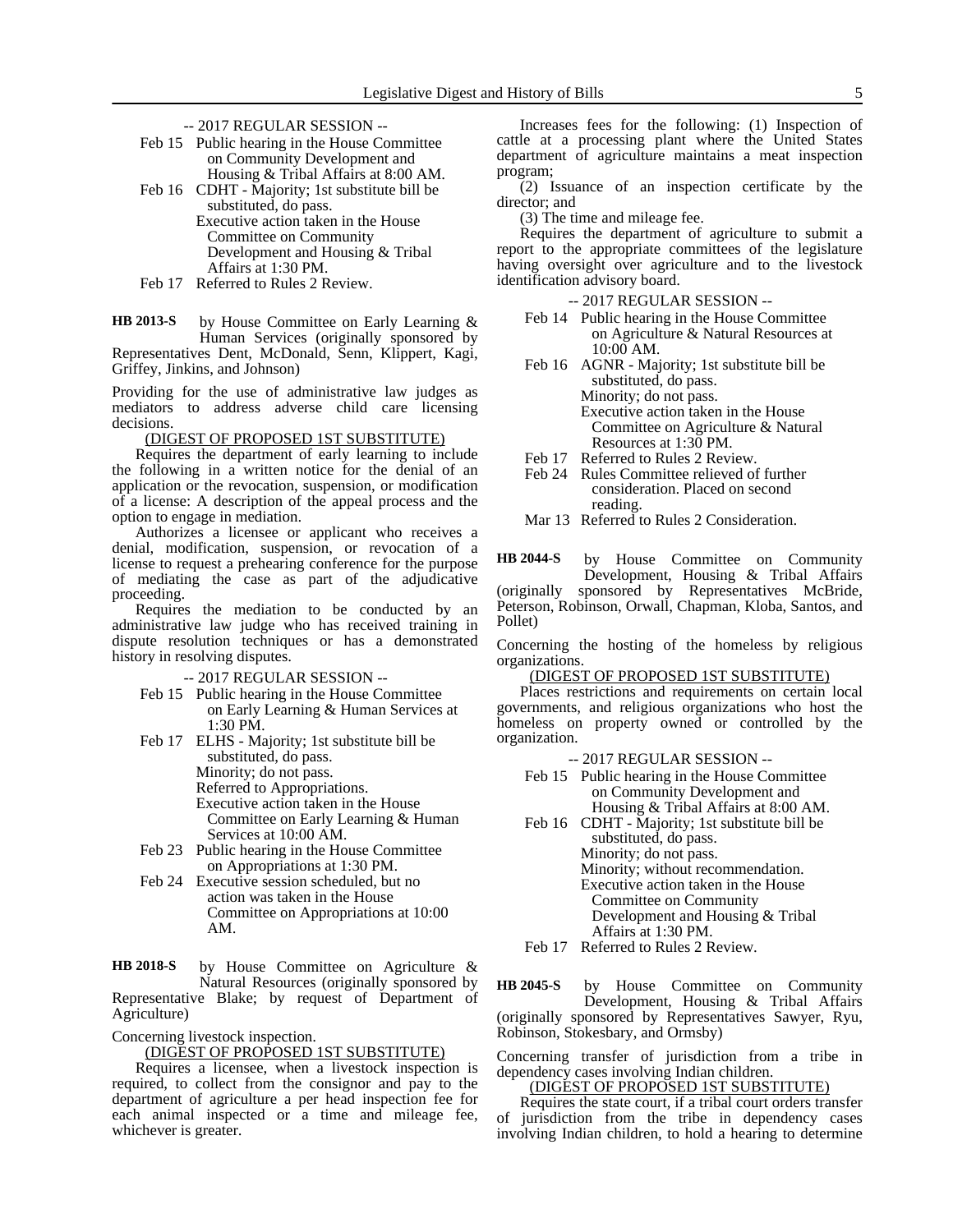if accepting jurisdiction is consistent with any applicable state or federal laws or court rules.

Requires the tribal court to transfer a copy of the entire court file to the state court for its consideration.

- -- 2017 REGULAR SESSION --
- Feb 15 Public hearing in the House Committee on Community Development and Housing & Tribal Affairs at 8:00 AM.
- Feb 16 CDHT Majority; 1st substitute bill be substituted, do pass. Executive action taken in the House Committee on Community Development and Housing & Tribal Affairs at 1:30 PM.
- Feb 17 Referred to Rules 2 Review.

by House Committee on Commerce &<br>Gaming (originally sponsored by (originally Representative Blake) **HB 2099-S**

Streamlining distillery licensing and fees. (DIGEST OF PROPOSED 1ST SUBSTITUTE) Streamlines distillery licensing and fees.

-- 2017 REGULAR SESSION --

- Feb 16 COG Majority; 1st substitute bill be substituted, do pass. Minority; do not pass. Minority; without recommendation. Public hearing and executive action taken in the House Committee on Commerce & Gaming at 8:30 AM.
- Feb 17 Referred to Appropriations.

by House Committee on State Govt, Elections & IT (originally sponsored by Representatives Koster, Hudgins, Taylor, and Shea) **HB 2106-S**

Concerning election year restrictions on state legislators. (AS OF HOUSE 2ND READING 2/22/17)

Allows legislators to actively engage with the public on official legislative business in a timely and effective manner by changing mailed, e-mailed, and web site communication deadlines to the same time periods.

-- 2017 REGULAR SESSION --

Feb 17 SEIT - Majority; 1st substitute bill be substituted, do pass. Rules suspended. Placed on second reading. Public hearing, executive action taken in the House Committee on State Government, and Elections & Information Technology at 10:00 AM.

Feb 22 1st substitute bill substituted. Rules suspended. Placed on Third Reading. Third reading, passed; yeas, 96; nays, 1; absent, 0; excused, 1. -- IN THE SENATE --

- Feb 23 First Reading. Placed on second reading.
- Feb 24 On motion, referred to Ways & Means. Public hearing, executive session scheduled, but no action was taken in

the Senate Committee on Ways & Means at 11:00 AM.

- Feb 27 WM Majority; do pass with amendment(s). Minority; do not pass. Executive action taken in the Senate Committee on Ways & Means at 10:00 AM.
- Feb 28 Passed to Rules Committee for second reading. Placed on second reading by Rules Committee.
- Mar 1 Committee amendment(s) adopted with no other amendments. Rules suspended. Placed on Third Reading. Third reading, passed; yeas, 49; nays, 0;
	- absent, 0; excused, 0. -- IN THE HOUSE --
- Mar 15 House concurred in Senate amendments. Passed final passage; yeas, 95; nays, 1; absent, 0; excused, 2.
- by Representatives Harris, Cody, Pollet, Doglio, Kagi, Ryu, and Slatter **HB 2165**

Concerning vapor products, e-cigarettes, and nicotine products taxation.

Addresses requirements for and the sale and taxation of vapor products, e-cigarettes, and nicotine products.

-- 2017 REGULAR SESSION --

- Mar 15 First reading, referred to Finance (Not Officially read and referred until adoption of Introduction report).
- Mar 21 Scheduled for public hearing in the House Committee on Finance at 3:30 PM. (Subject to change)
- Mar 24 Scheduled for executive session in the House Committee on Finance at 8:00 AM. (Subject to change)

## **Senate Bills**

by Senate Committee on Law & Justice (originally sponsored by Senators Fain, Palumbo, Miloscia, Frockt, Bailey, Rolfes, Angel, Keiser, Conway, Pedersen, and Wilson) **SB 5356-S**

Concerning the humane treatment of dogs. (AS OF SENATE 2ND READING 2/28/17) Addresses the unlawful tethering of a dog.

- -- 2017 REGULAR SESSION --
- Feb 15 Public hearing in the Senate Committee on Law & Justice at 8:00 AM.
- Feb 16 LAW Majority; 1st substitute bill be substituted, do pass. Executive action taken in the Senate Committee on Law & Justice at 10:00 AM.
- Feb 17 Passed to Rules Committee for second reading.
- Feb 24 Placed on second reading by Rules Committee.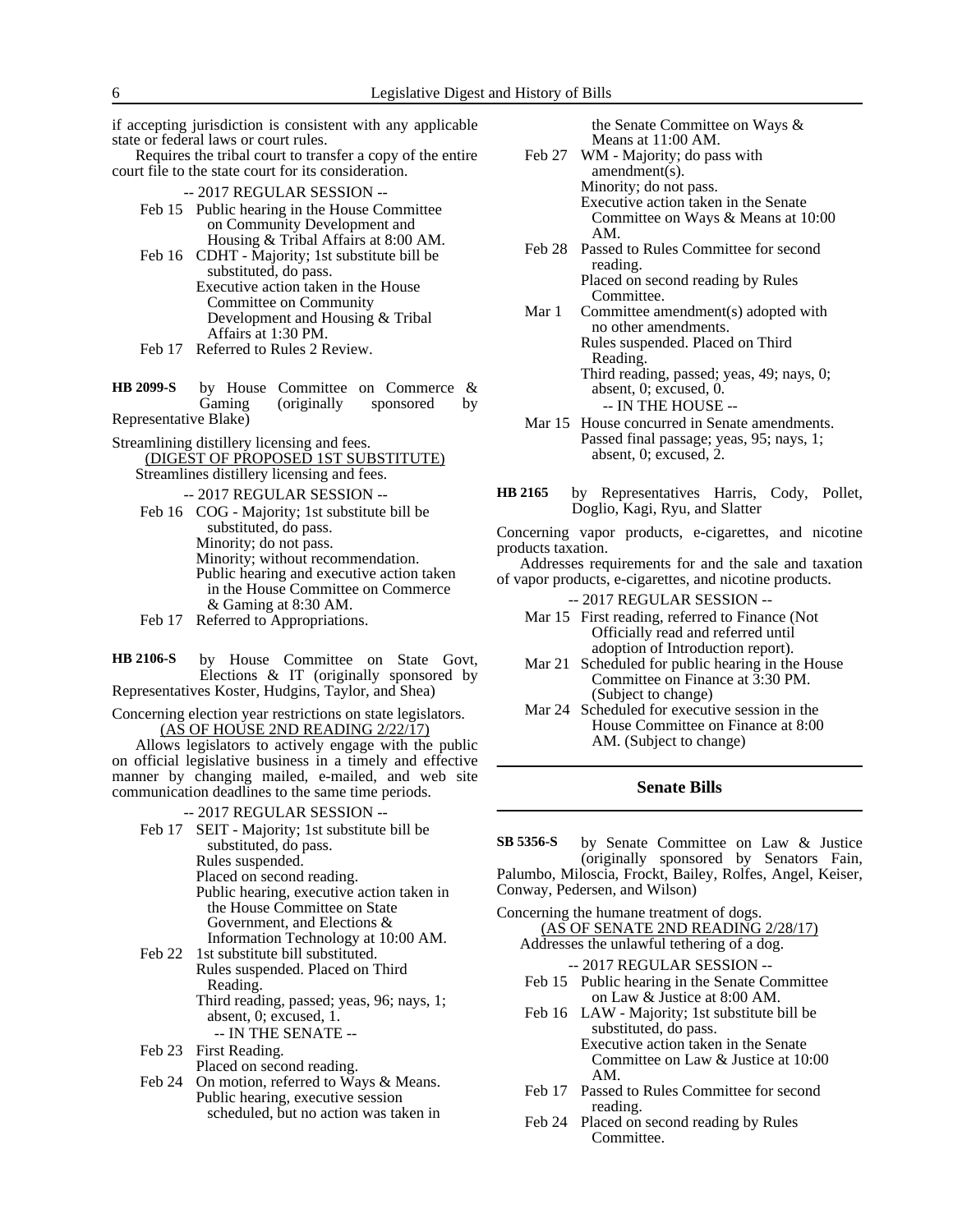Feb 28 1st substitute bill substituted. Rules suspended. Placed on Third Reading. Third reading, passed; yeas, 49; nays, 0; absent, 0; excused, 0.

-- IN THE HOUSE --

- Mar 2 First reading, referred to Judiciary (Not Officially read and referred until adoption of Introduction report).
- Mar 15 Public hearing in the House Committee on Judiciary at 8:00 AM.
- Mar 23 Scheduled for executive session in the House Committee on Judiciary at 1:30 PM. (Subject to change)
- by Senate Committee on Commerce, Labor & Sports (originally sponsored by Senators Braun, Mullet, Baumgartner, Liias, and Rossi) **SB 5362-S**

Providing an exemption from unemployment compensation for certain providers of commercial transportation services.

(AS OF SENATE 2ND READING 3/07/17)

Exempts services performed by a driver providing commercial transportation services from the definition of "employment" for purposes of Title 50 RCW (unemployment compensation).

- -- 2017 REGULAR SESSION --
- Feb 2 Public hearing in the Senate Committee on Commerce and Labor & Sports at 1:30 PM.
- Feb 15 CLS Majority; 1st substitute bill be substituted, do pass. Minority; do not pass. Executive action taken in the Senate Committee on Commerce and Labor & Sports at 5:45 PM.
- Feb 17 Passed to Rules Committee for second reading.
- Mar 1 Placed on second reading by Rules Committee.
- Mar 7 1st substitute bill substituted. Rules suspended. Placed on Third Reading. Third reading, passed; yeas, 31; nays, 18; absent, 0; excused, 0. -- IN THE HOUSE --
- Mar 9 First reading, referred to Labor & Workplace Standards (Not Officially read and referred until adoption of Introduction report).
- by Senate Committee on Commerce, Labor & Sports (originally sponsored by Senator Warnick) **SB 5426-S**

Increasing the number of tasting rooms allowed under a domestic winery license.

(AS OF SENATE 2ND READING 3/06/17)

Changes the number of tasting rooms allowed, from two to four, for a domestic winery license.

-- 2017 REGULAR SESSION --

- Feb 13 Public hearing in the Senate Committee on Commerce and Labor & Sports at 1:30 PM.
- Feb 15 CLS Majority; 1st substitute bill be substituted, do pass. Executive action taken in the Senate Committee on Commerce and Labor & Sports at 5:45 PM.
- Feb 17 Passed to Rules Committee for second reading.
- Mar 1 Placed on second reading by Rules Committee.
- Mar 6 1st substitute bill substituted. Rules suspended. Placed on Third Reading. Third reading, passed; yeas, 44; nays, 5;
	- absent, 0; excused, 0. -- IN THE HOUSE --
- Mar 8 First reading, referred to Commerce  $\&$ Gaming (Not Officially read and referred until adoption of Introduction report).
	- First reading, referred to Commerce & Gaming (Not Officially read and referred until adoption of Introduction report).
- Mar 20 Scheduled for public hearing in the House Committee on Commerce & Gaming at 1:30 PM. (Subject to change)
- Mar 21 Scheduled for executive session in the House Committee on Commerce & Gaming at 1:30 PM. (Subject to change)
- by Senate Committee on Health Care (originally sponsored by Senators Cleveland, Rivers, Becker, Kuderer, Keiser, Carlyle, and Saldaña) **SB 5481-S**

Requiring the insurance commissioner to educate breast cancer patients about the availability of insurance coverage for breast reconstruction and breast prostheses.

## (AS OF SENATE 2ND READING 3/01/17)

Requires the state health care authority, in coordination with the department of health, to create and implement a campaign to educate breast cancer patients about the availability of insurance coverage for breast reconstruction and breast prostheses.

- -- 2017 REGULAR SESSION --
- Feb 6 Public hearing in the Senate Committee on Health Care at 10:00 AM.
- Feb 16 HLTH Majority; 1st substitute bill be substituted, do pass. Minority; without recommendation. Executive action taken in the Senate Committee on Health Care at 10:00 AM.
- Feb 17 Passed to Rules Committee for second reading.
- Feb 21 On motion, referred to Rules Green Sheet for second reading.
- Feb 24 Placed on second reading by Rules Committee.
- Mar 1 1st substitute bill substituted. Rules suspended. Placed on Third Reading.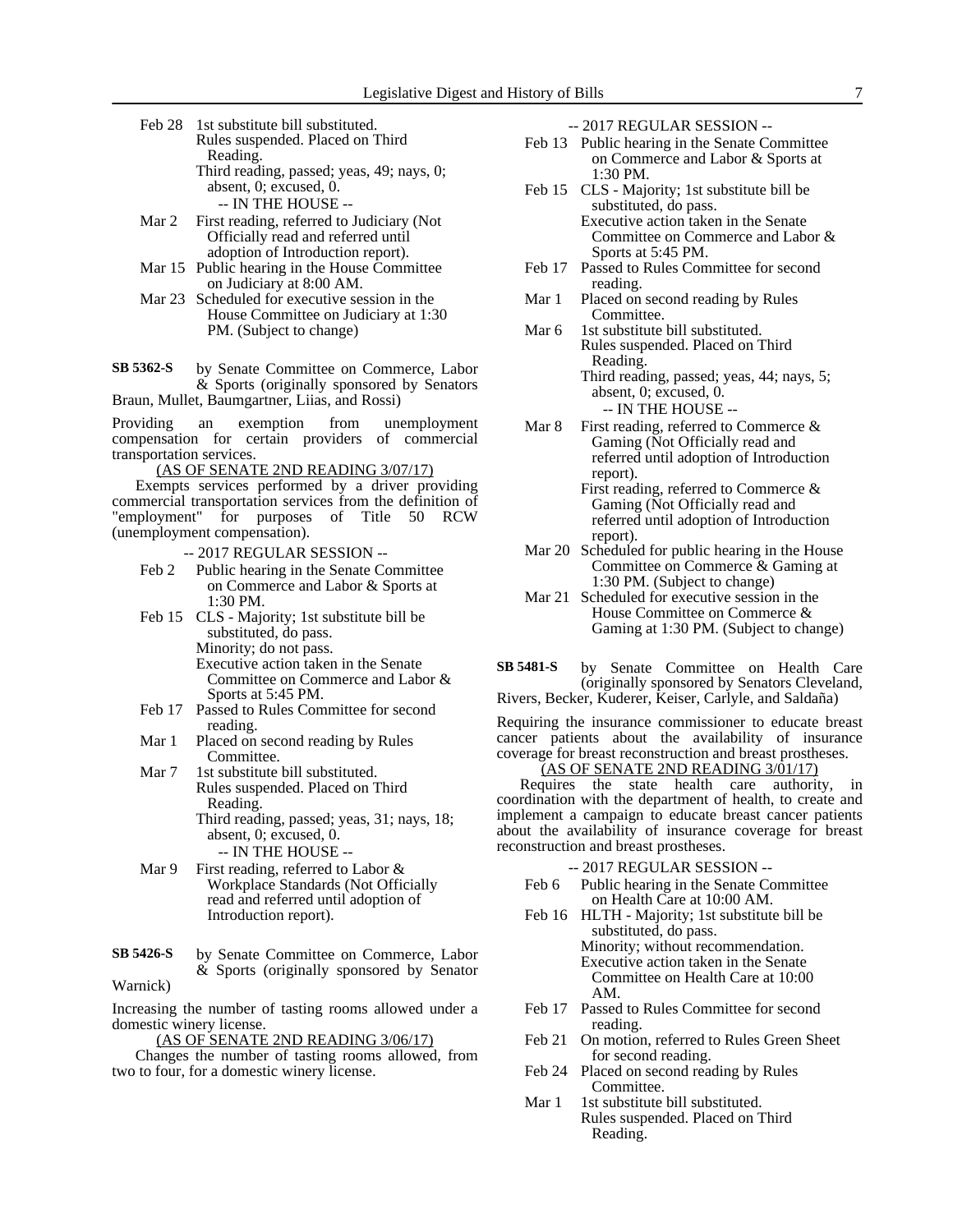Third reading, passed; yeas, 49; nays, 0; absent, 0; excused, 0. -- IN THE HOUSE --

Mar 3 First reading, referred to Health Care & Wellness (Not Officially read and referred until adoption of Introduction report).

First reading, referred to Health Care & Wellness (Not Officially read and referred until adoption of Introduction report).

- Mar 14 Public hearing in the House Committee on Health Care & Wellness at 9:00 AM.
- Mar 22 Scheduled for executive session in the House Committee on Health Care & Wellness at 1:30 PM. (Subject to change)

by Senate Committee on Health Care (originally sponsored by Senators Hobbs, Rivers, Cleveland, Fain, Keiser, and Conway) **SB 5554-S**

Addressing private health plan coverage of contraceptives. (DIGEST OF PROPOSED 1ST SUBSTITUTE)

Requires a health benefit plan that includes coverage for contraceptive drugs to provide reimbursement for a twelve-month refill of contraceptive drugs obtained at one time by the enrollee.

-- 2017 REGULAR SESSION --

- Feb 14 Public hearing in the Senate Committee on Health Care at 10:00 AM.
- Feb 16 HLTH Majority; 1st substitute bill be substituted, do pass.

Minority; without recommendation. Executive action taken in the Senate Committee on Health Care at 10:00 AM.

- Feb 17 Passed to Rules Committee for second reading.
- Feb 21 Placed on second reading by Rules Committee.

#### by Senator King **SB 5887**

Concerning the future use of residential habilitation centers.

Intends that the ownership of the charitable, educational, penal, and reformatory institutions land on the Fircrest School campus will transfer from the department of natural resources to the department of social and health services.

Requires the Yakima Valley School to: (1) Operate crisis stabilization beds and respite service beds as the capacity of the school allows and as the needs of the community require; and

(2) Continue to provide mental health treatment services and secure detoxification services as the capacity of the school allows and as the needs of the community require.

Requires the department of social and health services to: (1) Continue to provide respite services in the residential habilitation centers and continue to develop respite care in the community; and

(2) Complete an appraisal of the charitable, educational, penal, and reformatory institutions land on the Fircrest School campus.

Requires the net proceeds from the use of excess property at the Fircrest School residential habilitation center, including the sale of property, to be deposited in the developmental disabilities community trust account.

## -- 2017 REGULAR SESSION --

Mar 15 First reading, referred to Ways & Means. Public hearing in the Senate Committee on Ways & Means at 3:30 PM.

by Senators Baumgartner, Hobbs, Takko, Sheldon, and Padden **SB 5888**

Lowering the ceiling of the business and occupation manufacturing tax rate to 0.2904 percent.

Lowers the manufacturing rate for those manufacturing industries still taxed at the highest rate to create greater equity in taxation of manufacturers and reduce the tax burden on manufacturers.

### -- 2017 REGULAR SESSION --

Mar 15 First reading, referred to Ways & Means.

by Senators Rossi, Brown, Braun, Rivers, and Sheldon **SB 5889**

Concerning the consolidation of residential habilitation centers and expansion of home and community-based services for individuals with developmental disabilities.

States that ownership of the charitable, educational, penal, and reform institutions land on the Fircrest School campus will transfer from the department of natural resources to the department of social and health services.

Requires the department of social and health services to: (1) Close Fircrest School residential habilitation center; and

(2) Complete an appraisal of the charitable, educational, penal, and reform institutions land on the Fircrest School campus.

Requires net proceeds from the use of excess property at the Fircrest School residential habilitation center, including the sale of property, to be deposited in the developmental disabilities community trust account.

### -- 2017 REGULAR SESSION --

Mar 15 First reading, referred to Ways & Means. Public hearing in the Senate Committee on Ways & Means at 3:30 PM.

#### by Senators O'Ban, Braun, and Rolfes **SB 5890**

Concerning foster care and adoption support.

Requires respite care to include case aides who provide temporary assistance to foster parents as needed with the overall goal of supporting the parental efforts of the foster parents.

Requires the department of social and health services to contract with a community-based organization in each region to establish a statewide pool of individuals to provide the care.

Requires the state institute for public policy to prepare an outcome evaluation of the respite care.

Requires the court to weigh the importance of establishing timely permanency for a child when